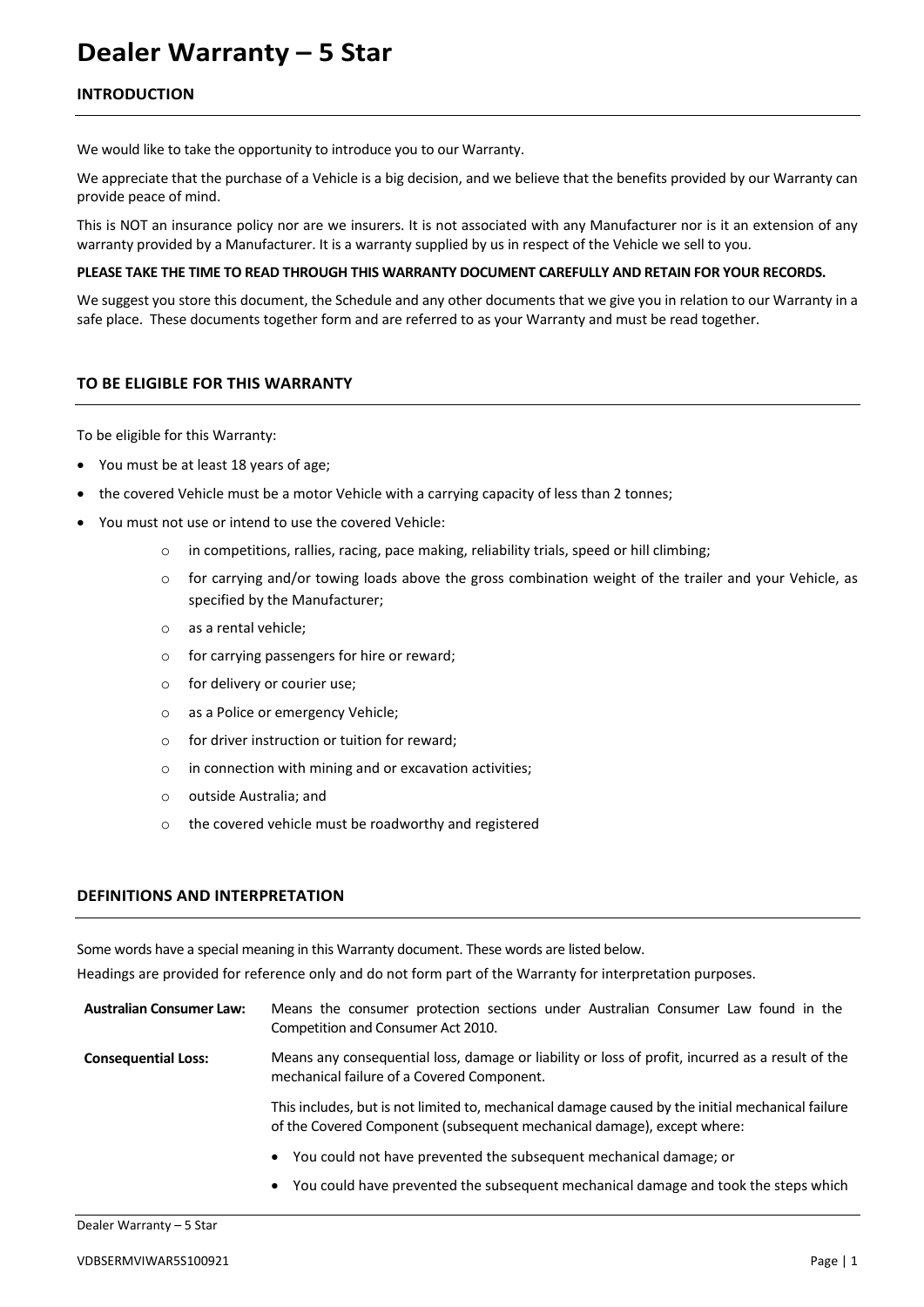|                                | a reasonable person in the circumstances would have taken to prevent it.                                                                                                                                                                                                                                                                                                                                  |
|--------------------------------|-----------------------------------------------------------------------------------------------------------------------------------------------------------------------------------------------------------------------------------------------------------------------------------------------------------------------------------------------------------------------------------------------------------|
|                                | For example, if a defect becomes known or apparent to, or suspected by, you or a driver of the<br>vehicle (for example by illumination of warning lights, fluid leaks or unusual sounds) and you<br>or they fail to have the part promptly repaired and/or continue driving the vehicle and this<br>causes the subsequent mechanical damage, you are not covered for the subsequent<br>mechanical damage. |
| <b>Cover Commencement</b>      | Means the date specified in the Schedule as date that the Warranty commences.                                                                                                                                                                                                                                                                                                                             |
| Date:                          |                                                                                                                                                                                                                                                                                                                                                                                                           |
| <b>Cover Term:</b>             | Means the number of months specified in the Schedule as the term of the Warranty.                                                                                                                                                                                                                                                                                                                         |
| <b>Covered Component:</b>      | Means a part of the Vehicle that was originally covered by the Vehicle's Manufacturer<br>Warranty but excludes those parts specifically excluded by this document or other documents<br>forming the Warranty.                                                                                                                                                                                             |
| Dealer:                        | Means the selling dealer listed in the Schedule providing this Warranty.                                                                                                                                                                                                                                                                                                                                  |
| <b>Family Member</b>           | A spouse, de facto partner, parent, parent-in-law, daughter, son, daughter-in-law, son-in-law,<br>brother, sister, brother-in-law, sister-in-law, grandchild, grandparent,<br>stepparent,<br>stepchildren, fiancé or fiancée or guardian.                                                                                                                                                                 |
| <b>Finance Contract:</b>       | Means the legal agreement with the Financier which describes the terms and conditions under<br>which funds were provided to you for the purchase of the Vehicle, as stated on the Schedule.<br>The agreement must have the Vehicle as stated on the Schedule listed as security for the funds<br>provided under the agreement.                                                                            |
| <b>Financier:</b>              | Means the Finance Company or credit institution, named in the Schedule that you have<br>entered into the Finance Contract with.                                                                                                                                                                                                                                                                           |
| <b>Manufacturer:</b>           | Means the manufacturer of the Vehicle.                                                                                                                                                                                                                                                                                                                                                                    |
| <b>Manufacturer Warranty:</b>  | Means the original warranty coverage provided by the Manufacturer as an express warranty<br>from the date of first registration of the Vehicle. It does not include any consumer guarantee<br>applicable under the Australian Consumer Law.                                                                                                                                                               |
| <b>Maximum Benefit:</b>        | Means the maximum amount, in aggregate, for any and all claims, that may be paid under the<br>terms and conditions of this Warranty, which will be equal to the Vehicle Purchase Price.                                                                                                                                                                                                                   |
| <b>Mechanical Breakdown:</b>   | Means the sudden and unforeseen failure of a Covered Component of the Vehicle as a result<br>of a defect in workmanship or defective material(s). It does not include any failure otherwise<br>excluded by the Warranty such as by Normal Wear & Tear, normal deterioration or negligence<br>(see in particular the 'Warranty Exclusions' section).                                                       |
| <b>Normal Wear &amp; Tear:</b> | Means the gradual reduction in operating performance of a Covered Component of the<br>Vehicle, having regard to the age of the Vehicle and the distance it has travelled.                                                                                                                                                                                                                                 |
| <b>Purchase Price:</b>         | Means the amount paid for this Warranty.                                                                                                                                                                                                                                                                                                                                                                  |
| Repairer                       | A registered mechanical automotive repair business employing at least one fully qualified<br>automotive mechanic and who has the relevant equipment and skills to carry out all<br>maintenance and repair work to the standard of the Manufacturer of the Vehicle. It does not<br>include you or a Family Member.                                                                                         |
| Schedule:                      | Means the current document of that name provided by us in relation to this Warranty. The<br>Schedule forms part of terms and conditions of the Warranty.                                                                                                                                                                                                                                                  |
| <b>Service Records:</b>        | Means the copies of service history which show that you have complied with the 'Service<br>Requirements' under the Warranty.                                                                                                                                                                                                                                                                              |
| <b>Statutory Warranty:</b>     | Means any statutory warranty or guarantee provided under State or Territory legislation. It<br>does not include any consumer guarantee applicable under the Australian Consumer Law.                                                                                                                                                                                                                      |
| <b>Total Loss:</b>             | Means the Vehicle is considered damaged beyond economical repair by a licensed motor<br>vehicle assessor engaged by an insurer or is stolen and not recovered.                                                                                                                                                                                                                                            |
| <b>Vehicle:</b>                | Means the motor vehicle, including any accessories or modifications, that is described in the<br>Schedule.                                                                                                                                                                                                                                                                                                |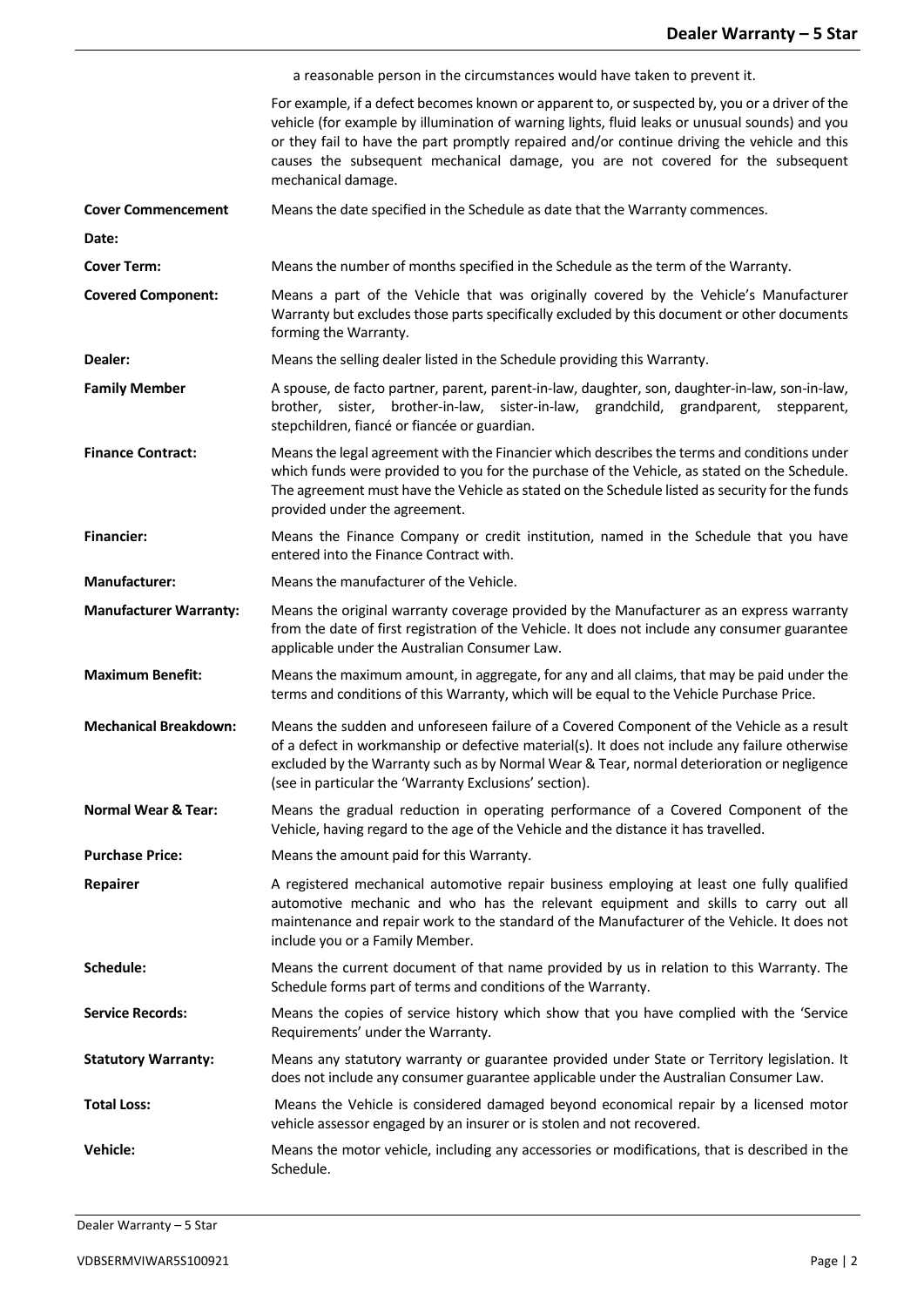| <b>Vehicle Purchase Price:</b> | Means the amount paid for the Vehicle, registration, dealer delivery fees and statutory<br>insurance including any Government taxes and charges but excluding all other costs. For the<br>avoidance of doubt, the Vehicle Purchase Price does not include extended warranty costs,<br>stamp duty or transfer fees.              |
|--------------------------------|---------------------------------------------------------------------------------------------------------------------------------------------------------------------------------------------------------------------------------------------------------------------------------------------------------------------------------|
| <b>Warranty Administrator:</b> | Means any entity that we authorise to administer this Warranty from time to time.                                                                                                                                                                                                                                               |
| <b>Warranty Period:</b>        | Means the period beginning on the Cover Commencement Date and ending on the date the<br>Warranty ceases as set out under the heading When am I Covered - Warranty Period.                                                                                                                                                       |
| Warranty:                      | Means this warranty product, made up of this document, the Schedule and any other<br>document that we tell you forms part of the terms and conditions of the Warranty.                                                                                                                                                          |
| We, we, us, our:               | Means the Dealer who sold you the Vehicle and this Warranty.                                                                                                                                                                                                                                                                    |
| You, you, your:                | Means the person(s) named in the Schedule as the registered owner of the Vehicle, or who has<br>been named in the Schedule and has the registered owner's express or implied consent to be<br>in control of the Vehicle or any other party having a liability under the Finance Contract under<br>which the Vehicle is secured. |

# **INFORMATION ABOUT YOUR RIGHTS UNDER THE LAW**

Your Vehicle comes with a Manufacturer Warranty and/or with a Statutory Warranty and is also subject to consumer guarantees under the Australian Consumer Law. In that respect:

*Our goods come with guarantees that cannot be excluded under the Australian Consumer Law. You are entitled to a replacement or refund for a major failure and compensation for any other reasonably foreseeable loss or damage. You are also entitled to have the goods repaired or replaced if the goods fail to be of acceptable quality and the failure does not amount to a major failure.*

Any benefits that you may have under this Warranty are in addition to other rights and remedies you have under any lawsin relation to the goods or services to which this Warranty relates, including any consumer guarantees.

If you choose to purchase this Warranty, you will be purchasing coverin accordance with the terms and conditions of the Warranty during the Warranty Period. In some cases, this cover may overlap with or differ from rights and remedies available to you under any applicable laws. Any rights or remedies you may have under any laws will not be affected by purchasing this Warranty.

Although you are not required to pay for any rights or remedies you have under the Australian Consumer Law or equivalent rights and remedies, the amount you pay for the benefits under this Warranty will not change to the extent that your rights under the Australian Consumer Law or any applicable laws may overlap with such benefits. Any costs associated with making a claim under this Warranty, such as legal fees, postage, transport costs and the like that are not specifically covered under this Warranty are for your own account.

This Warranty provides you with benefits that are in addition to your rights and remedies under the Australian Consumer Law. In summary, these additional benefits include:

- Cover for costs relating to towing, car rental and accommodation.
- Speed of claim approval the majority of reported claims are assessed on the same day the claim is reported, so approved repairs are acted on quickly and you get your Vehicle back on the road as soon as possible.
- Complaints and dispute handling process if you are not satisfied in any way with this Warranty, the quality of repairs or our service, we have an easy to follow process to help with your complaint, please contact the Warranty Administrator on 1800 999 977.

# **SUMMARY OF SOME BENEFITS THIS WARRANTY CAN PROVIDE**

This is a basic summary only. Please refer to the cover sections below and the full terms and conditions (including limits and exclusions) of the Warranty for full details.

A key benefit provided under this Warranty is the cover in relation to Mechanical Breakdown.

Dealer Warranty – 5 Star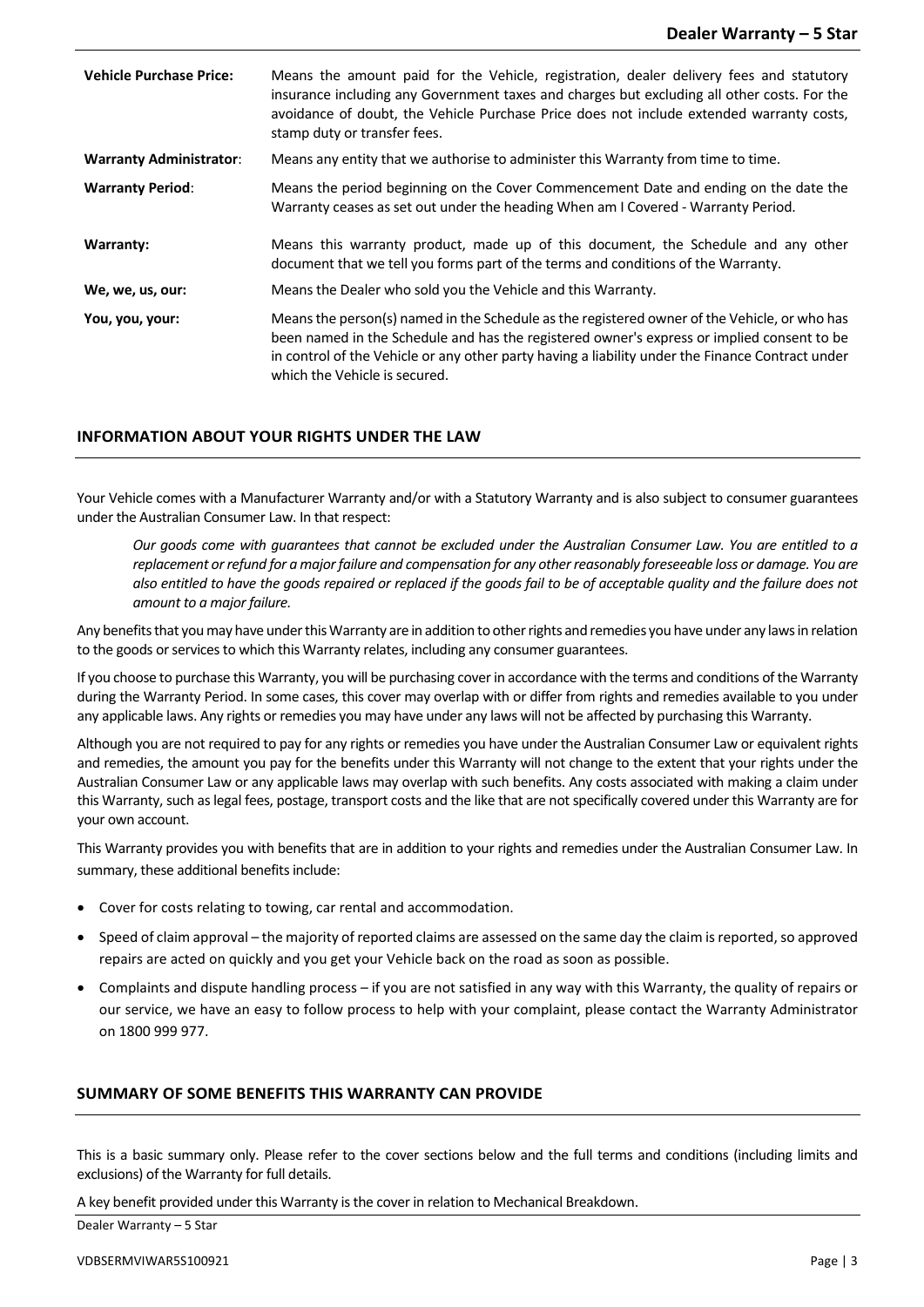There are also a number of additional benefits associated with this Warranty. For example:

- In the event of a claim being accepted by us for Mechanical Breakdown, we will pay for the reasonable and necessary costs and charges incurred by you, that will be reimbursed upon the submission of receipts or invoices, for:
	- o Towing;
	- o Accommodation; and
	- o Car hire,

up to the limits applicable to those additional benefits.

This Warranty also provides:

**Quality guarantee**: If the Vehicle suffers a Mechanical Breakdown during the Warranty Period, any authorised repairs carried out under this Warranty will be guaranteed for the remaining Warranty Period;

**Ease of claim lodgement**: If an event which may give rise to a claim occurs, simply bring your Vehicle, this document and the Schedule to us;

**Speedy claims assessment**: Claims are assessed during normal working hours, normally within 12 hours of the Warranty Administrator receiving a diagnosis of the problem and quote for the repair; and

**No limit to number of claims**: There is no limit to the number of claims you can make under this Warranty during the Warranty

Period, up to the Maximum Benefit and subject to any other applicable limits.

# **YOUR PRIVACY**

You will be supplying us with personal information. We collect this information, and it will be provided to the Warranty Administrator, for the purposes of administering your Warranty and marketing of related products. This includes processing claims and responding to your queries. You can choose not to provide us with some of the details or all of your personal information, but this may affect our ability to provide the Warranty or how the Warranty Administrator assesses the claim.

By providing your personal information to us, you acknowledge and consent that we can collect and use your personal information for the above purposes.

For these purposes, we can collect your personal information from and/or disclose it on a confidential basisto:

- Our related entities;
- Financiers; and/or
- Law enforcement agencies; and
- Service providers such as Warranty Administrators, assessors, insurers or repairers and agents of these.

We prohibit the above entities from using your personal information for purposes other than those we supplied it for.

With some exceptions you have rights of access to, and correction of, your personal information upon request by contacting us (see our privacy policy and the back of this document for our contact details). We value the privacy of personal information and we ensure that information about you is handled as permitted and required by law.

Where you provide personal information to us about another person, you must be authorised to provide that information to us and inform that person (unless doing so would pose a serious threat to the life or health of any individual) who we are, how we use and disclose their information, and how they can gain access to that information.

You can also contact us to obtain our privacy policy. Our privacy policy contains information about:

- how you may complain about a breach of privacy and how we deal with that complaint; and
- seek corrections and changes to your personal information.

You can also contact the Warranty Administrator for the privacy policy.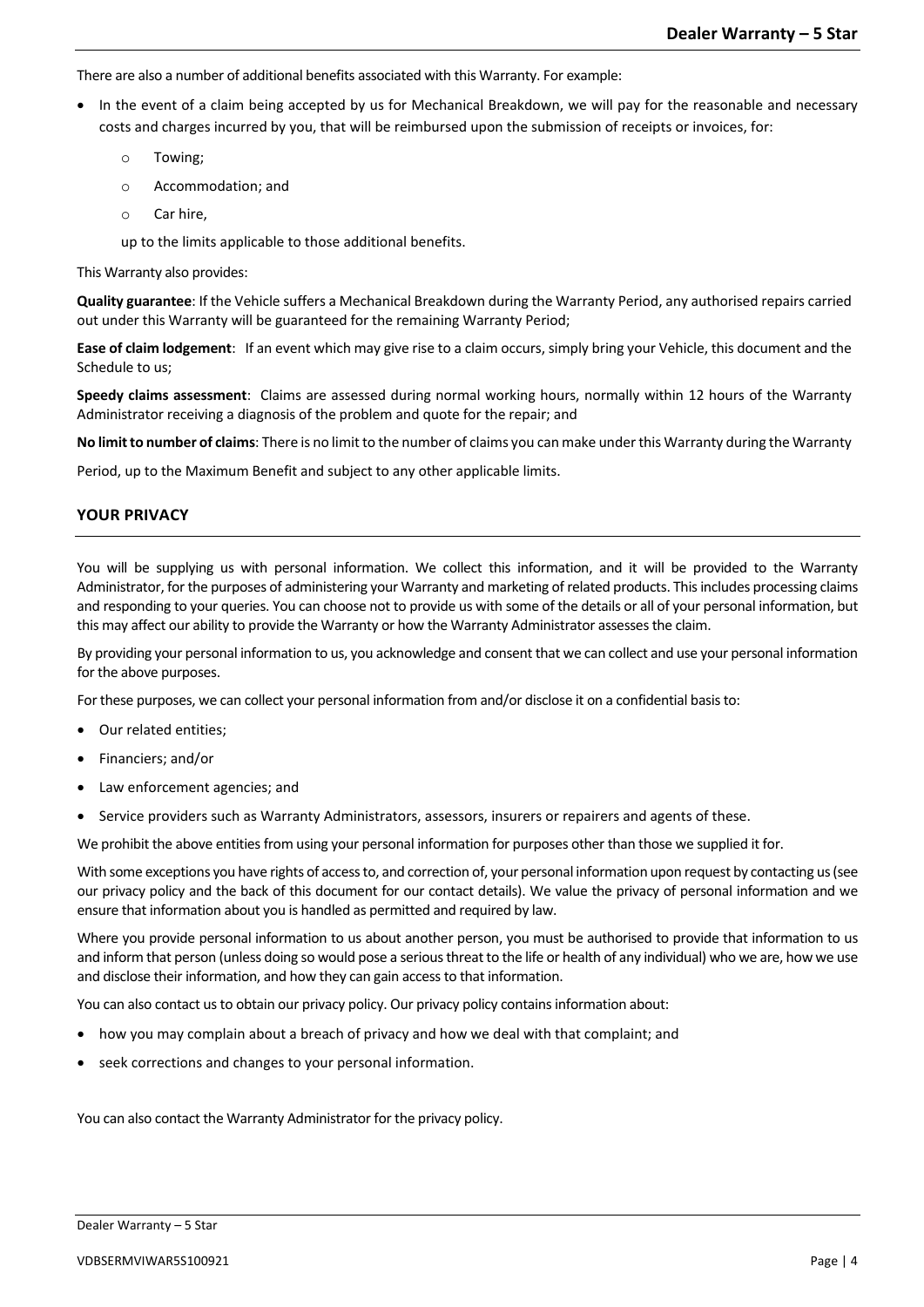# **WARRANTY COVERAGE**

# **Mechanical Breakdown cover**

If a Covered Component suffers a Mechanical Breakdown during the Warranty Period in Australia, we will either:

- Repair; or
- Pay for the reasonable cost to repair,

the Covered Components, subject to the Maximum Benefit.

If Covered Components require replacement, the Repairer will replace them with components consistent with the age and condition of your Vehicle and those components will meet available manufacture technical specifications and or applicable Australian design rules.

## **Maximum Benefit**

Regardless of the number of claims made for any benefit under this Warranty, the maximum amount payable for each and all claims combined under the Warranty is limited to the Vehicle Purchase Price.

# **GST**

Any amount we pay under this Warranty includes GST.

If you are registered for GST, you are required to tell us your entitlement to any Input Tax Credits (ITC) on the fee you pay to us to purchase this Warranty. If you do not tell us your entitlement or if the information you give us is incorrect, we will not be liable for any resulting fines, penalties or charges you incur.

# **When we calculate the amount of any payment we make for a claim, we may reduce the amount by any**

**ITC that you are, will be or would have been entitled to receive.**

# **ADDITIONAL BENEFITS**

In the event of a claimaccepted by us for Mechanical Breakdown, the following additional benefits are provided. Where applicable, we will pay for reasonable and necessary costs and charges incurred. Such costs and charges will be reimbursed upon the submission of receipts or invoices. The amounts mentioned in this Additional Benefit section are all inclusive of GST.

**Towing:** We will pay for any reasonable and necessary costs and charges incurred to tow your Vehicle to us up to \$100 for any one claim, and subject to a limit of \$300 for all claims during the Warranty Period.

**Accommodation:** We will pay up to \$500 during the Warranty Period towards the cost of reasonable and necessary accommodation if the Vehicle experiences a Mechanical Breakdown and cannot be driven when more than 100kms from your home address and repairs cannot be completed on the day of authorisation.

**Car Hire:** We will reimburse you for car hire cost if the repair of your Vehicle as authorised by us takes more than 2 consecutive days to be completed after the date of authorisation. We will pay up to a maximum of \$500 during the Warranty Period.

**Quality Guarantee:** If the Vehicle suffers a Mechanical Breakdown during the Warranty Period, any authorised repairs carried out under this Warranty will be guaranteed for the remaining Warranty Period.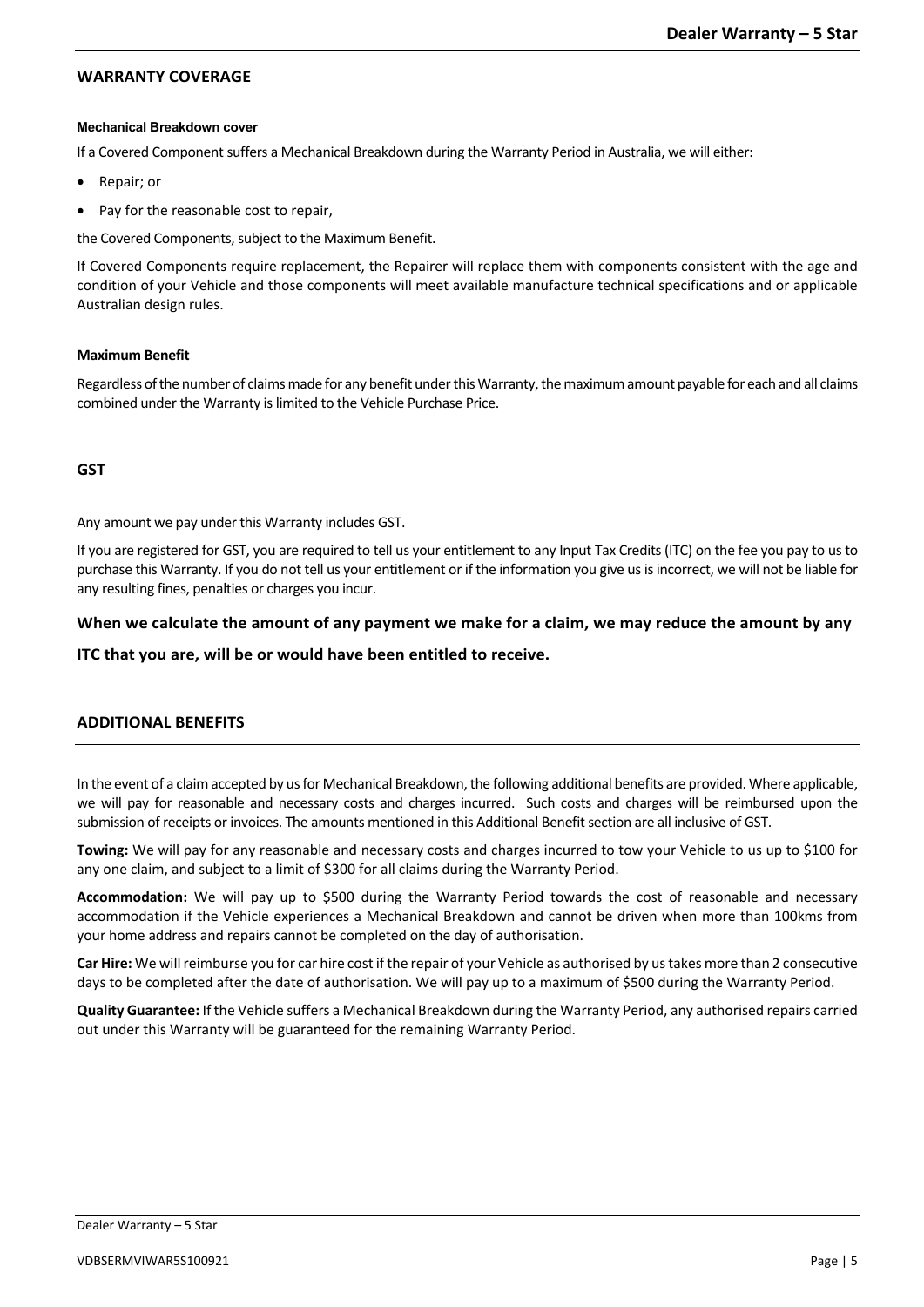# **WARRANTY EXCLUSIONS**

The following are not covered:

- Damage to the Covered Components as a result of:
	- o Overheating;
	- o Impact or a road traffic accident;
	- o Modifications made to the Vehicle by you after purchase from us;
	- o Non-Manufacturer fitted parts, which have not been fitted to the Australian Design Rules;
	- o Not being maintained in accordance with the service requirements of this Warranty (see section titled 'Service Requirements');
	- o Misuse, neglect, abuse or improper servicing or any repairs required as a result of continued operation of the Vehicle once a defect or failure has occurred;
	- o Failure to maintain proper levels of fluids, fuels, lubricants or coolants or contamination of fluids;
	- o Use of incorrect types and grades of fuel, oil or lubricants or any contaminated fuel, oil or lubricants;
	- o Corrosion, rust, fire, illegal use (including damage as a result of the theft of the Vehicle), malicious damage, impact, accident, earthquake, Flood or other occurrence of nature, riot or civil commotion, war, terrorism, invasion, strikes or resulting from nuclear fission, fusion or radioactivity;
	- o The Vehicle being fitted with an LPG unit other than a unit supplied, fitted and endorsed by the Manufacturer; or
	- o Normal Wear & Tear or the gradual reduction in operating performance of the Vehicle or Covered Component; or
	- o CV joints or any shafts where the dust boot is damaged;
- Any failure of a Covered Component that existed prior to the Cover Commencement Date. These include failures during the Manufacturer's Warranty and/or Dealer Warranty period;
- Any repairs where we have not been provided the opportunity to assess the damage/failure for the purpose of determining that the repair/replacement was required to remedy the failure;
- Tyres or wheels (unless covered elsewhere in the Warranty), batteries, mechanical adjustments, exhaust system components, replacement or other servicing (including items scheduled as routine servicing by the Manufacturer) which the Manufacturer recommends be made as maintenance;
- Parts subject to recall by the Manufacturer, component parts or design elements which are found to have been an inherent design fault, including parts subject to:
	- An Australian Competition and Consumer Commission (ACCC) recall;
	- o A Manufacturer recall; or
	- o Any notice of faults issued by the Manufacturer;
- Noisy parts or components, in the absence of their failure;
- Any tappings, threads, fixings and/or fastening devices or repairs as a result of these components not being fitted correctly;
- Interior trim components, including but not limited to seats, seat belts (excluding mechanical and electrical components), cup holders, ashtrays, components made of glass and/or decorative components;
- Paintwork, panel and bodywork and all related Vehicle components (including but not limited to) lamps and lamp units, weather-strips and seals, components made of glass, and/or any exterior trim or decorative components;
- Unless expressly included by this Warranty, all or any consequential financial or non-financial loss, damage or liability of any kind incurred as a result of the incident giving rise to a claim, except unavoidable mechanical damage caused by the failure of a Covered Component.
- Subsequent mechanical damage to components caused by the failure of the Covered Component where you continue to operate your Vehicle, except where: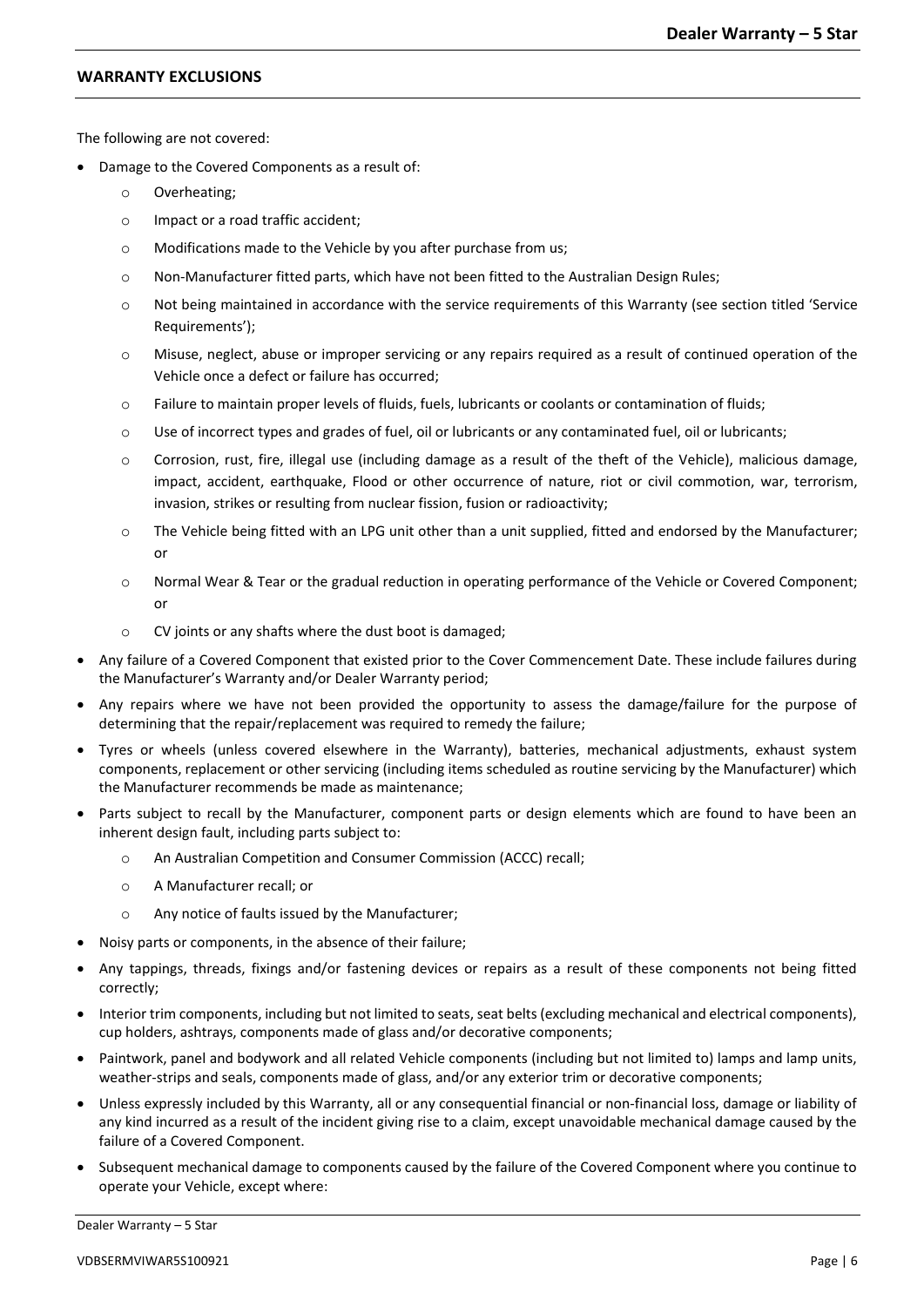- o You could not have prevented the subsequent mechanical damage; or
- o You could have prevented the subsequent mechanical damage and took the steps which a reasonable person in the circumstances would have taken to prevent it;
- Costs associated with or related to:
	- Software upgrades/updates, unless required due to the replacement of a Covered Component; or
	- Improving or reconditioning the Vehicle or parts to a condition superior to that at the time of purchase;
- Diagnostic and dismantling costs, and costs to reassemble the Vehicle following such diagnosis or dismantling (if applicable), including where such costs are required to ascertain whether a failure is a covered failure under this Warranty, unless those are associated with a covered claim.

#### **Please note: noise does not necessarily constitute a failure.**

## **No cover is provided under the Warranty for any Vehicle which:**

- Is being or has been used by you or with your express or implied consent;
	- o in competitions, rallies, racing, pace making, reliability trials, speed or hill climbing,
	- $\circ$  for carrying and/or towing loads above the gross combination weight of the trailer and your Vehicle, as specified by the Manufacturer;
	- o as a rental vehicle;
	- o for carrying passengers for hire or reward;
	- o for delivery or courier use;
	- o as a Police or emergency Vehicle;
	- o for driver instruction or tuition for reward; or
	- o in connection with mining and or excavation activities;
- Is unroadworthy or unregistered;
- Is being used outside Australia; or
- Has an odometer reading that cannot be accurately determined, where it can be evidenced that the odometer has not been accurately represented or has been tampered with.

In relation to the Exclusions, **you should also read the next section, titled 'Service Requirements' carefully**.

## **SERVICE REQUIREMENTS**

It is a condition of this Warranty that your Vehicle is maintained in a roadworthy, mechanically sound condition and serviced regularly in accordance with the Manufacturer's recommendations. It is yourresponsibility to ensure that servicing is completed in accordance with the Manufacturer's recommendations. If you are unsure of these, please contact the Manufacturer to ascertain the recommended servicing schedule for your Vehicle.

We would appreciate carrying out any service or repairs and we will retain the Service Records on your behalf. If you arrange for another dealer or Repairer to carry out service or repairs, you are required to maintain the Service Records and these must be retained by you each time the Vehicle is serviced. Any defect or fault or any parts identified as needing repair or replacement or which are identified as a potential problem, including those identified while the Vehicle is still covered by a Statutory Warranty or Manufacturer Warranty, must be rectified as soon as reasonably practicable. Upon becoming aware of the development of any mechanical problem, you or any other person driving the Vehicle must take all necessary steps to minimise any damage that might arise.

Dealer Warranty – 5 Star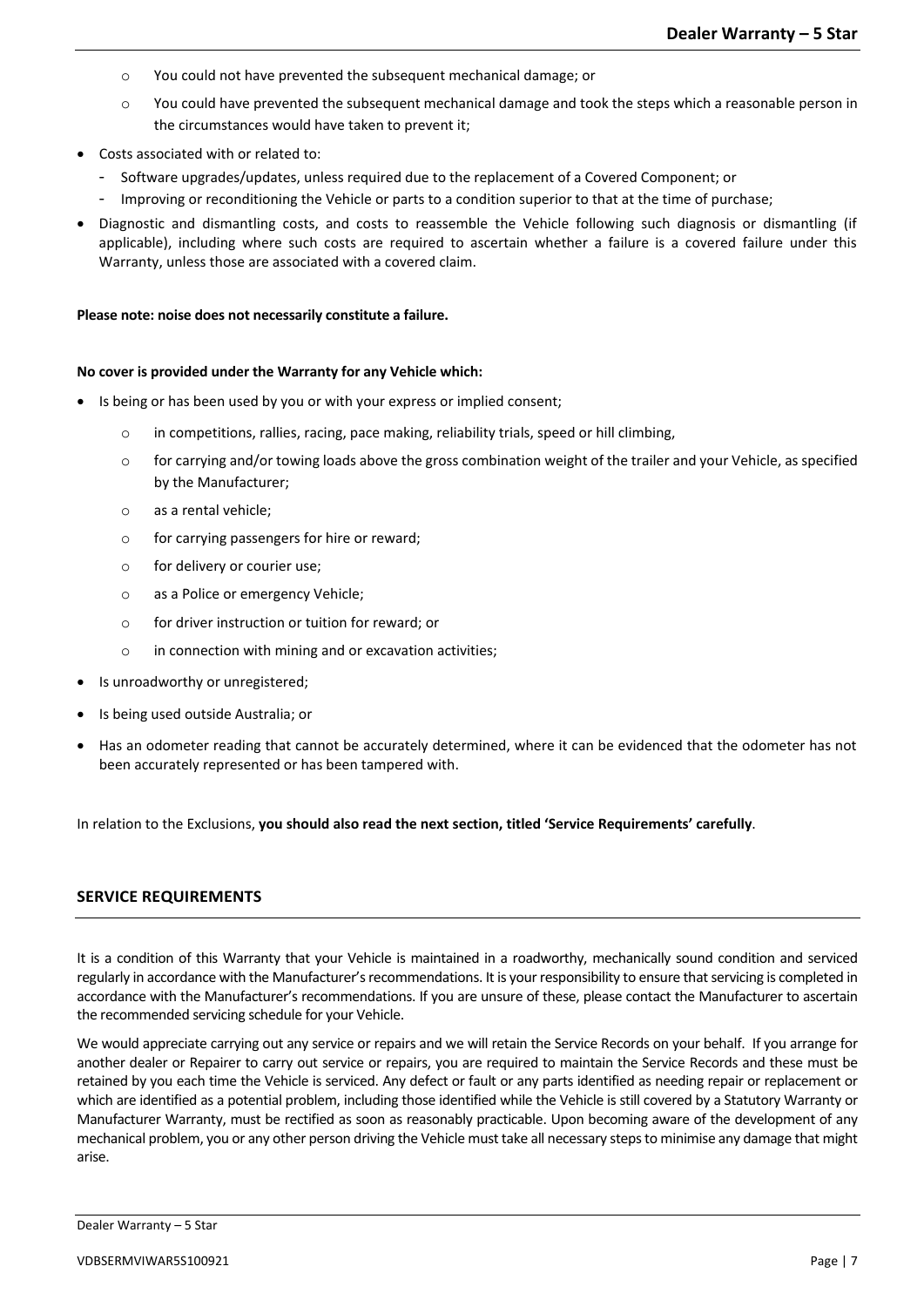We may refuse or reduce a claim where we determine that the Mechanical Breakdown was caused directly as a consequence of you not meeting these service requirements. If you have not maintained regular servicing of your Vehicle, you can elect to:

- Continue with your Warranty, however, claims for Covered Components that result from your failure to maintain regular servicing may not be covered, or
- Cancel this Warranty.

**Whilst we may assist with service records, it is your responsibility to keep proof of servicing. Before a claim will be authorised, we will require confirmation of the Service Records. (which either you will hold or, if you have the vehicle repaired or serviced with us, we will maintain on our system).** 

# **WHEN AM I COVERED - WARRANTY PERIOD**

The Warranty Period is the period beginning on the Cover Commencement Date and ending on the date Warranty ceases. Provided you have made the payment required by us for this Warranty, we will cover you during the Warranty Period subject to the terms and conditions set out in this document.

#### **The Commencement Date of your Warranty**

Your Cover Commencement Date of your Warranty will be the later of:

- The date that the Manufacturer Warranty expires; or
- The date that the Statutory Warranty expires.

If no Manufacturer Warranty or Statutory Warranty exists, your Cover Commencement Date will be the earlier of:

- The expiry of 90 days after the Schedule is first issued to you; or
- When the Vehicle has travelled 5,000 kilometres from the date of purchase of the Warranty.

#### **The end of your Warranty**

Your Warranty will cease on the first to occur of:

- At midnight on the date that the Cover Term has elapsed from the Cover Commencement Date; or
- When the Maximum Benefit has been reached.

# **THE COST OF YOUR WARRANTY**

The cost of your warranty will be shown on the Schedule. Some of the key factors that may influence the cost of your Warranty include, where applicable:

- The risk profile determined by the information you provide to us;
- The Vehicle Purchase Price; and
- Government taxes and/or charges.

The method of payment you choose by which to pay the cost of this warranty.

You are not obliged to purchase this Warranty as a condition of your finance.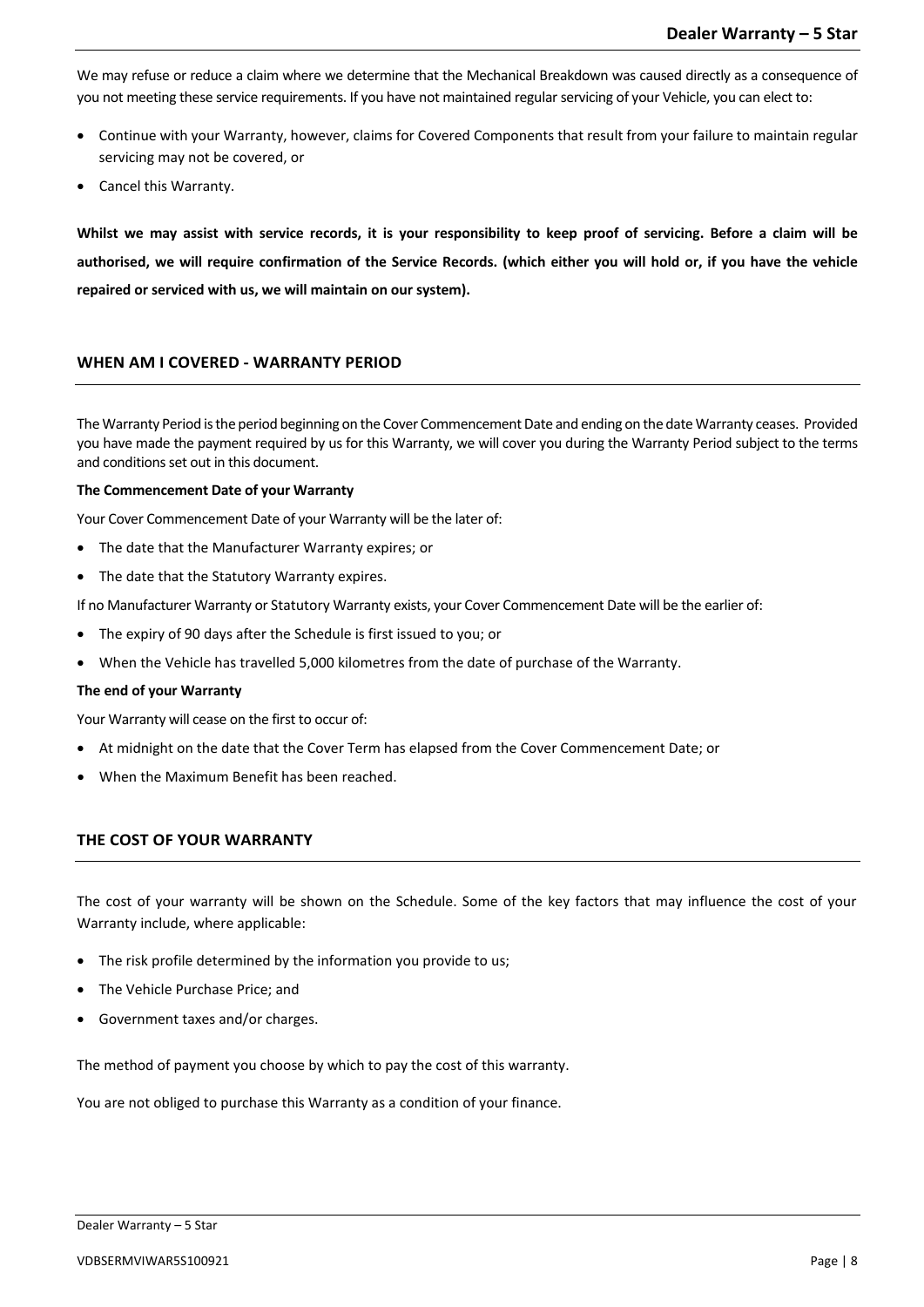# **CANCELLATION**

# **CANCELLATION BY YOU**

You may cancel your Warranty at any time by providing notice to the Warranty Administrator by phone, email or mail. If you cancel your Warranty, your cover will end on the date the Warranty Administrator receives your cancellation request, unless you inform the Warranty Administrator otherwise and the Warranty Administrator agrees.

# **CANCELLATION BY US**

The Warranty Administrator may cancel this Warranty, if permitted by law, if you:

- Made a misrepresentation before purchasing this warranty (for instance in relation to your eligibility for cover);
- Fail to comply with a provision of this Warranty (including the obligation to pay the cost of this warranty on time and any other terms and conditions of your Warranty); or
- Make a fraudulent claim under this Warranty or another warranty.

# **ON CANCELLATION**

If your Warranty is cancelled (except in the case of fraud) the Warranty Administrator will refund the portion of the amount you have paid for the period after the cancellation date, less any non-refundable taxes and charges.

If you are entitled to a refund, the Warranty Administrator will return the amount within 15 Business Days.

If we have cancelled your Warranty due to fraud, the Warranty Administrator will not pay any refund.

If the refund amount is less than any non-refundable taxes and charges, a refund will not be issued and the Warranty Administrator will not charge you an additional amount to cover the difference.

Where the cost of this Warranty has been financed, you authorise the Warranty Administrator to pay any refund direct to the Financier unless the Financier otherwise authorises in writing the refund to be paid direct to you.

Where the Warranty Administrator have paid all amounts the Warranty Administrator are obliged to pay under this Warranty, the Warranty Administrator will cancel the warranty and the Warranty Administrator will not pay any refund.

# **TERMINATION**

This Warranty will terminate and a refund may be payable (refer to the "Cancellation" section), if:

The Vehicle is deemed a Total Loss or is repossessed.

This Warranty will terminate, and no refund will be payable, if:

- The Warranty Period expires;
- We have paid the Maximum Benefit under this Warranty; or

# **COMPLAINTS**

We are committed to providing great products and services to our customers that provide value and benefit to them.

Please talk to us if at any time we have not met your expectations. Most times we will be able to resolve your complaint quickly when you raise it with us.

#### Dealer Warranty – 5 Star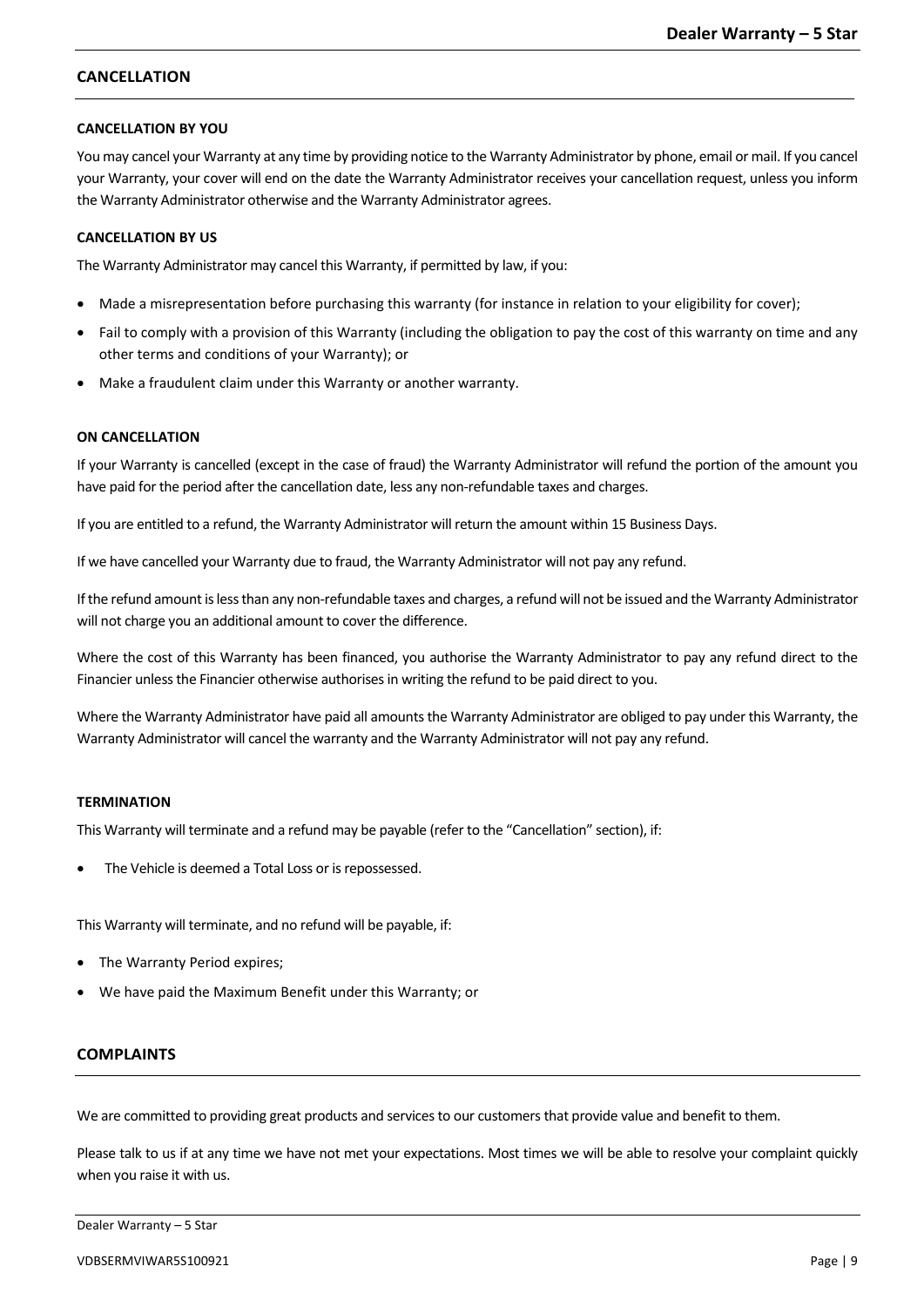If we are unable to resolve your complaint, please contact our Warranty Administrator - Customer Resolution Team at [complaint@dealerwarranty.com.au](mailto:complaint@dealerwarranty.com.au) or 1800 999 977.

When the Warranty Administrator receives your complaint, they will acknowledge that they have received it.

- The Warranty Administrator will tell you the name and relevant contact details of the person assigned to liaise with you about your complaint.
- Your Complaint will be handled by a person with appropriate authority, knowledge, or experience. This will not be the person whose decision or conduct is what your complaint is about.
- When the Warranty Administrator is considering your complaint, the Warranty Administrator will only ask for, and rely on, information that is relevant to their decision.
- The Warranty Administrator will keep you informed about the progress of your complaint.

# **DECISION**

- The Warranty Administrator's written response to you will include the reasons for their decision and inform you of your right to take your complaint to their Internal Dispute Resolution Committee if you are not satisfied with their decision. The Warranty Administrator will provide you with its contact details and the timeframe in which you are able to complain to it.
- The Warranty Administrator will try to decide on your complaint within 30 Calendar Days. If the Warranty Administrator cannot make their decision within this timeframe, then before this deadline passes they will tell you, in writing, the reasons for the delay and about your right to take your complaint to their Internal Dispute Resolution Committee.
- When the Warranty Administrator has made a final decision about your complaint, they will provide a clear response to you in writing.
- The Warranty Administrator will give you the information that they relied on when making a decision about your complaint promptly.
- If it is identified that the Warranty Administrator has made a mistake when handling your complaint, then they will take action to correct the mistake.

# **WHAT HAPPENS IF YOU SELL YOUR VEHICLE?**

If you sell your Vehicle, contact the Warranty Administrator to arrange cancellation of your Warranty.

# **HOW TO MAKE A CLAIM**

## **Important conditions relating to claims**

- Repairs must not commence unless authorised by the Warranty Administrator.
- You may be asked to contribute toward the repair costs if the repairs being performed will restore the Vehicle to a better condition than that immediately prior to the Mechanical Breakdown. In the event that the total cost of repairs or replacement costs for repairs exceeds the Maximum Benefit, you shall be liable for such additional costs. You hereby acknowledge that any additional costs shall be paid directly to the repairer who has undertaken the work and that the repairer may exercise their rights under the repairer's lien until those additional costs are paid. When settling a claim we have the right to take Normal Wear & Tear into consideration.
- You must ensure you take all reasonable steps to protect the Vehicle from further damage.